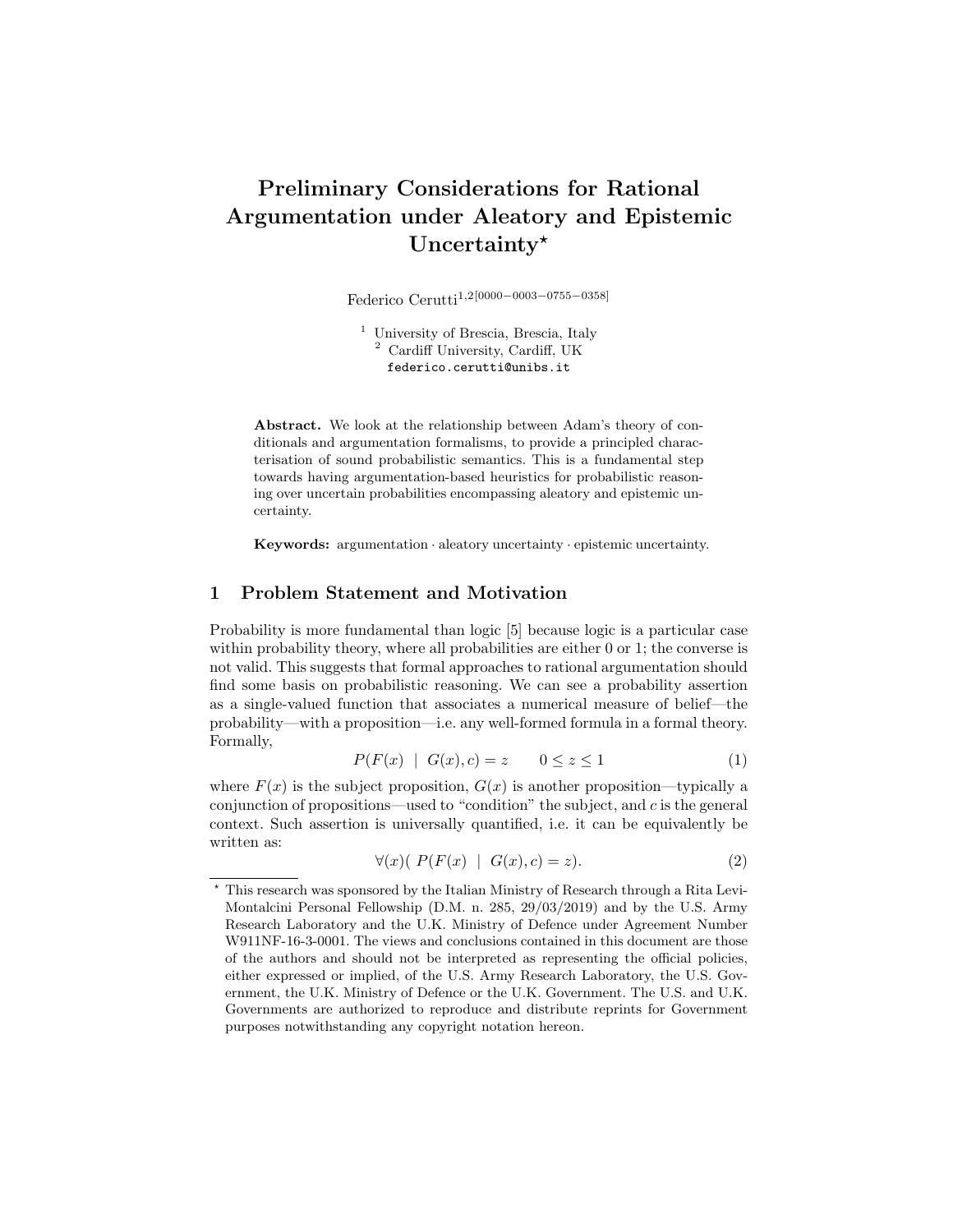Modifying the conditioning element  $G(x)$ , one can reach different conclusions about the subject proposition  $F(x)$ , thus capturing the idea of nonmonotonicity in plausible reasoning, where new pieces of evidence condition the evaluation of a given proposition.

This reasoning pattern naturally accommodates solutions to apparent paradoxes, such as the Monty Hall problem: here let us recall it briefly from [14], while an interested reader is referred to [13] for a complete—and amusing—discussion.

Suppose you're on a game show, and you're given the choice of three doors. Behind one door is a car, behind the others, goats. You pick a door, say number 1, and the host, who knows what's behind the doors, opens another door, say number 3, which has a goat. He says to you, "Do you want to pick door number 2?" Is it to your advantage to switch your choice of doors?

Contrary to our intuition, the answer is a resounding yes, and it is very much dependent on the fact that the host opens a losing door.

Rational argumentation is based upon commonsense reasoning, which is richer than Bayesian probability and (nonmonotonic) logic [5], and it requires both. Bayesian learning and reasoning look more promising when dealing with inductive problems, nonmonotonic logic when dealing with (approximate) deductions. That is the challenge we believe is of relevance here: can formal argumentation approximate Bayesian inferences?

Such a question lies at the foundation for trustworthy artificial intelligence (AI). Successful human-AI teaming hinges on the human correctly deciding when to follow the recommendations of the AI system and when to override them [2]. We, therefore, need to empower AI agents to reason with and about (at least) two different sources of uncertainty: aleatory, and epistemic uncertainty [8]. Aleatory uncertainty refers to the variability in the outcome of an experiment, which is due to inherently random effects (e.g., flipping a fair coin): no additional source of information but Laplace's daemon can reduce such variability. Epistemic uncertainty refers to the agent's epistemic state using the model, hence its lack of knowledge that—in principle—can be reduced based on additional data samples. This is the case where Bayesian belief updates play the leading role. It can provide an estimation of the system's confidence—based on the accumulated amount of evidence for a given proposition—on the subject proposition.

Starting from the working hypothesis that formal argumentation can be of added value for human-AI teaming, it appears to us that it should be able to faithfully and rationally encompass Bayesian reasoning. Our intuition—which might prove to be wrong—is that formal argumentation can provide heuristics in dealing with certain types of plausible reasoning that concord with the results of Bayesian inferences beyond the case limits where all the values are either 0 or 1: we, however, have no answers yet to the limits and the costs of such heuristics.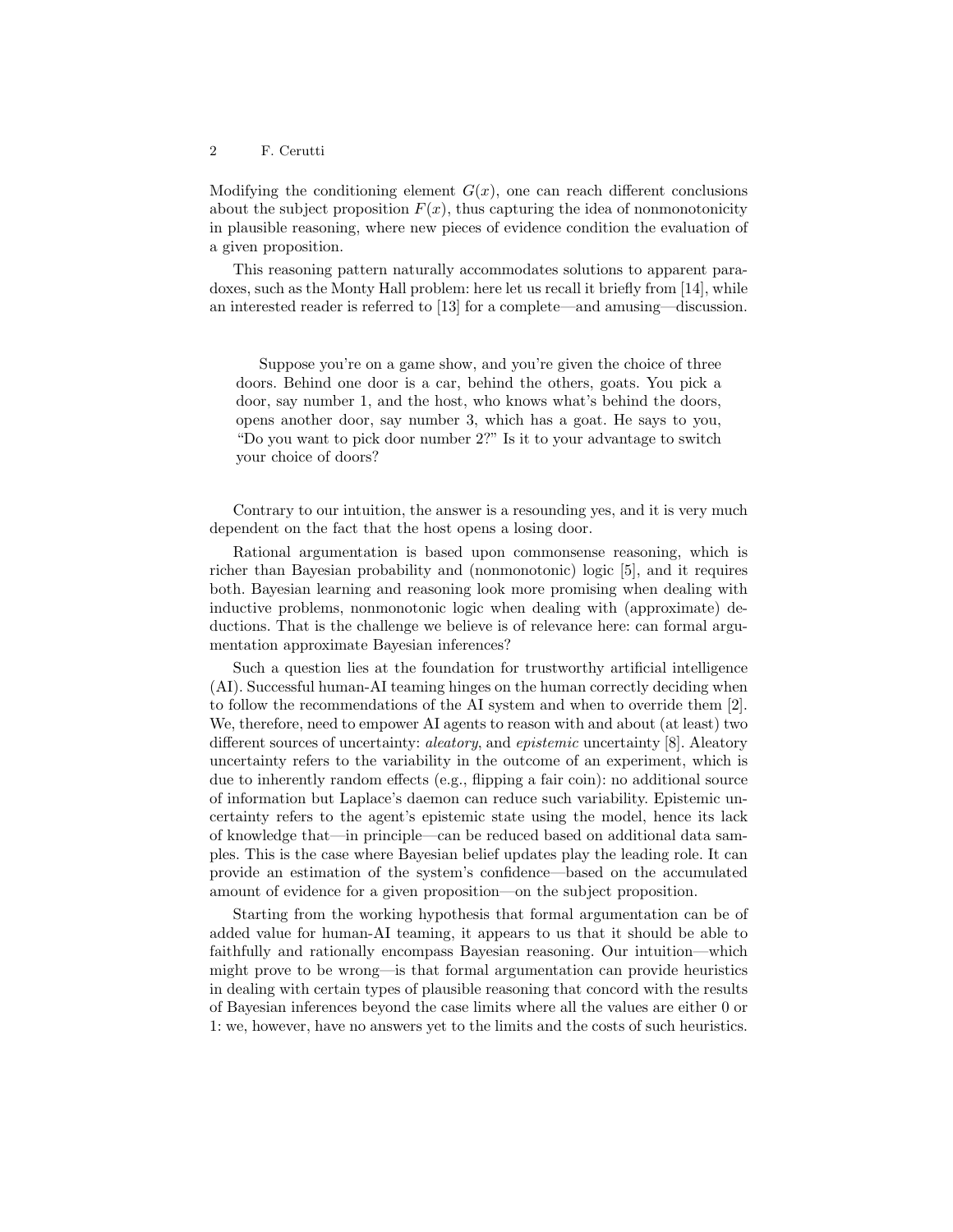### 2 Rationality and Probabilities

Given the ultimate goal of encompassing Bayesian reasoning in formal argumentation, it seems reasonable to begin by relying upon axioms of probabilistic inference in a formal theory. Following [9, p. 485], which bases upon [1], there are three fundamental rules of reasonable probabilistic inferences. Given  $\phi$ ,  $\psi$ , and  $\eta$  truth-functional formulas:

- 1.  $(\phi \land \psi) \rightarrow \eta$  is a probabilistic consequence of  $\phi \rightarrow \psi$  and  $\phi \rightarrow \eta$ ;
- 2.  $\phi \to \eta$  is a probabilistic consequence of  $\phi \to \psi$  and  $(\phi \land \psi) \to \eta$ ;
- 3.  $(\phi \vee \psi) \rightarrow \eta$  is a probabilistic consequence of  $\phi \rightarrow \eta$  and  $\psi \rightarrow \eta$ .

Neither transitivity nor contraposition is a theorem of such an axiomatic theory [9, p. 485], [1], while commonly adopted rationality postulates in argumentation [3] rely on them albeit only when dealing with strict rules only.

It is unclear whether such rules suffice for dealing with epistemic and aleatory uncertainty. For instance, when considering beta distributions as a formalism for representing both aleatory uncertainty (expected value) and epistemic uncertainty (variance) [4], it is unclear how to translate the semantics of  $\epsilon$ -calculus that is at the basis of Adam's and Pearl's proposals [1, 9].

Finally, to fully support human-AI teaming, not only the AI system needs to be rational in its reasoning about uncertainty, but it also needs to express reasoning about uncertainty. For instance, we need to express statements such as proposition  $X$  is true with degree  $T$  for which we have confidence  $C$ , because of our Bayesian analysis over data D that has been built on assumptions  $A_1, \ldots, A_n$ , and such a statement should also have associated a probabilistic assessment of the conditional expressed by the because. Such statements will need to consider causal operators like Pearl's do [10] and will require adjustments to the argumentation semantics notions in the spirit of Prakken and Sartor's System II [12].

#### 3 Conclusions and Related Problem Statements

In these preliminary considerations, we ask whether formal argumentation can provide heuristic reasoning tools aligned with Bayesian reasoning, particularly for encompassing both epistemic and aleatory uncertainty.

It is worth mentioning that there have been already approaches that tried to merge Bayesian reasoning and argumentation, albeit not with our goal. Indeed, Bayesian argumentation [6] emerged as a reaction to the MAXMIN rule for argumentation when combining linked and convergent arguments. When two or more independent arguments all support the same claim, we are in the presence of convergent arguments. Linked arguments instead form a chain of dependencies, thus providing support for a claim only in combination. For convergent arguments, Walton [15] argues in favour of the MAX rule, i.e. the overall strength or plausibility of the argument is determined by the maximum of the independent arguments converging to the same claim. For linked arguments, researchers